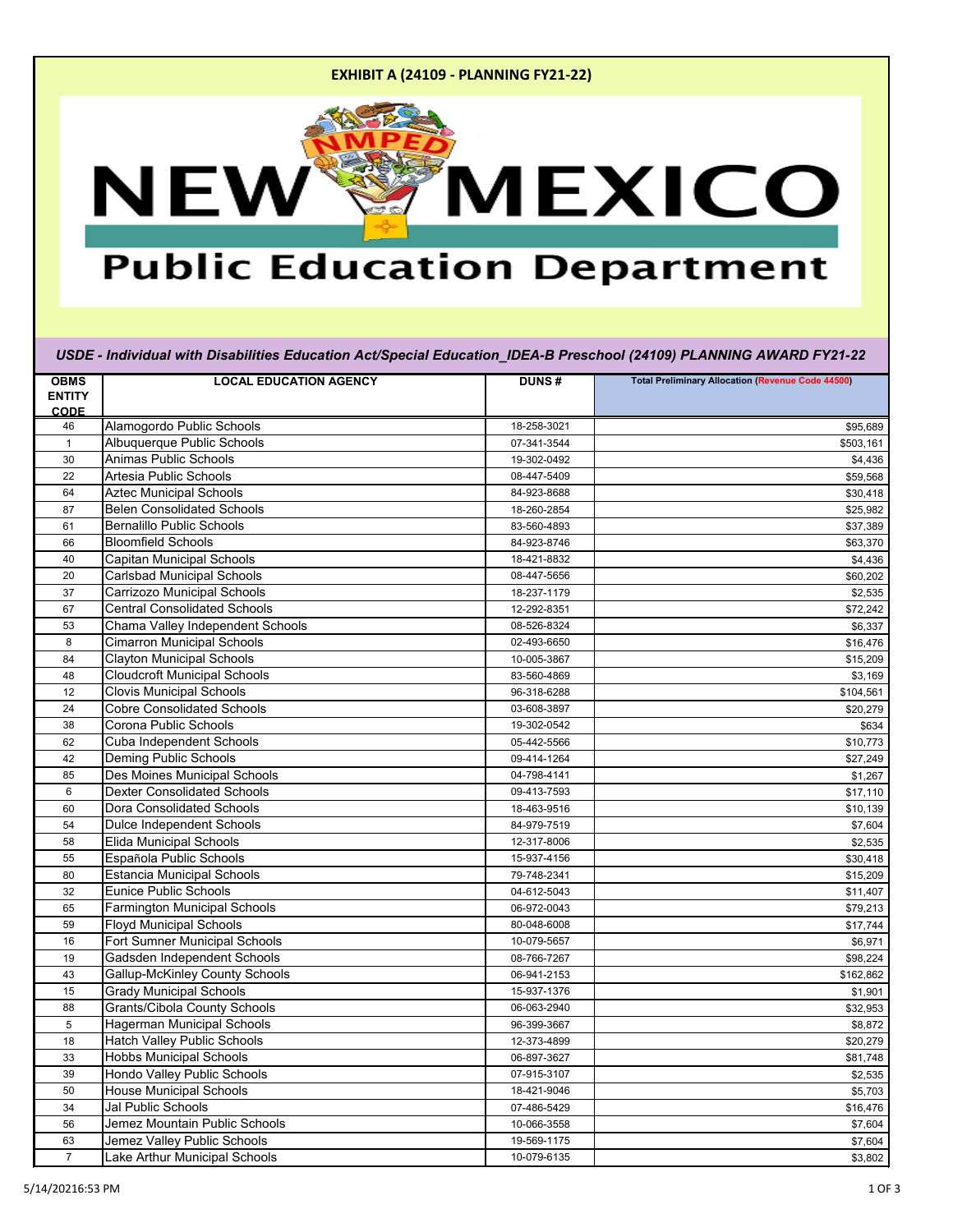## **EXHIBIT A (24109 - PLANNING FY21-22)**



## **Public Education Department**

*USDE - Individual with Disabilities Education Act/Special Education\_IDEA-B Preschool (24109) PLANNING AWARD FY21-22*

| <b>OBMS</b>                  | <b>LOCAL EDUCATION AGENCY</b>                  | <b>DUNS#</b> | <b>Total Preliminary Allocation (Revenue Code 44500)</b> |
|------------------------------|------------------------------------------------|--------------|----------------------------------------------------------|
| <b>ENTITY</b><br><b>CODE</b> |                                                |              |                                                          |
| 17                           | Las Cruces Public Schools                      | 09-413-8740  | \$181,239                                                |
| 69                           | Las Vegas City Public Schools                  | 10-005-3990  | \$10,773                                                 |
| 51                           | Logan Municipal Schools                        | 10-278-4170  | \$6,971                                                  |
| 29                           | Lordsburg Municipal Schools                    | 09-413-5670  | \$36,121                                                 |
| 41                           | Los Alamos Public Schools                      | 07-338-7409  | \$25,348                                                 |
| 86                           | Los Lunas Public Schools                       | 08-146-6427  | \$67,806                                                 |
| 21                           | <b>Loving Municipal Schools</b>                | 10-060-5997  | \$8,872                                                  |
| 31                           | <b>Lovington Municipal Schools</b>             | 12-351-4762  | \$44,359                                                 |
| 75                           | Magdalena Municipal Schools                    | 07-645-1756  | \$14,575                                                 |
| 11                           | <b>Maxwell Municipal Schools</b>               | 10-005-4055  | \$3,169                                                  |
| 14                           | <b>Melrose Municipal Schools</b>               | 10-060-6003  | \$5,703                                                  |
| 78                           | Mesa Vista Consolidated Schools                | 05-821-1590  | \$5,703                                                  |
| 44                           | Mora Independent Schools                       | 09-414-3401  | \$8,238                                                  |
| 81                           | Moriarty-Edgewood School District              | 01-122-4219  | \$58,301                                                 |
| 28                           | <b>Mosquero Municipal Schools</b>              | 10-066-3608  | \$2,535                                                  |
| 82                           | <b>Mountainair Public Schools</b>              | 12-361-3127  | \$10,139                                                 |
| 70                           | Pecos Independent School District              | 05-494-0481  | \$9,506                                                  |
| 77                           | Peñasco Independent Schools                    | 79-937-8146  | \$6,337                                                  |
| 72                           | Pojoaque Valley Public Schools                 | 08-195-9579  | \$3,802                                                  |
| 57                           | <b>Portales Municipal Schools</b>              | 12-361-1816  | \$34,854                                                 |
| 3                            | Quemado Independent Schools                    | 01-682-0532  | \$2,535                                                  |
| 79                           | Questa Independent Schools                     | 86-767-6298  | \$3,802                                                  |
| 9                            | <b>Raton Public Schools</b>                    | 12-296-2160  | \$35,487                                                 |
| $\overline{2}$               | Reserve Independent Schools                    | 12-75-71342  | \$6,971                                                  |
| 83                           | Rio Rancho Public Schools                      | 83-560-4810  | \$70,341                                                 |
| 4                            | <b>Roswell Independent Schools</b>             | 07-138-5249  | \$124,206                                                |
| 27                           | <b>Roy Municipal Schools</b>                   | 12-334-4574  | \$0                                                      |
| 36                           | <b>Ruidoso Municipal Schools</b>               | 10-155-4744  | \$36,121                                                 |
| 52                           | San Jon Municipal Schools                      | 10-060-6029  | \$5,703                                                  |
| 71                           | Santa Fe Public Schools                        | 09-714-4281  | \$62,103                                                 |
| 25                           | <b>Santa Rosa Consolidated Schools</b>         | 03-612-5920  | \$11,407                                                 |
| 23                           | <b>Silver Consolidated School District</b>     | 78-047-0423  | \$29,150                                                 |
| 74                           | <b>Socorro Consolidated Schools</b>            | 04-070-5303  | \$23,447                                                 |
| 10                           | <b>Springer Municipal Schools</b>              | 18-262-0369  | \$5,070                                                  |
| 76                           | <b>Taos Municipal Schools</b>                  | 19-329-1002  | \$28,517                                                 |
| 35                           | <b>Tatum Municipal Schools</b>                 | 10-005-4170  | \$23,447                                                 |
| 13                           | <b>Texico Municipal Schools</b>                | 18-261-9114  | \$12,040                                                 |
| 73                           | <b>Truth or Consequences Municipal Schools</b> | 10-005-4196  | \$16,476                                                 |
| 49                           | <b>Tucumcari Public Schools</b>                | 09-414-4391  | \$28,517                                                 |
| 47                           | <b>Tularosa Municipal Schools</b>              | 10-837-6617  | \$12,674                                                 |
| 26                           | Vaughn Municipal Schools                       | 10-005-4220  | \$5,070                                                  |
| 45                           | <b>Wagon Mound Public Schools</b>              | 10-005-4238  | \$1,901                                                  |
| 68                           | West Las Vegas Public Schools                  | 06-942-2491  | \$15,209                                                 |
| 89                           | Zuni Public School District                    | 10-504-2907  | \$13,308                                                 |
|                              | <b>STATE CHARTERS</b>                          |              |                                                          |